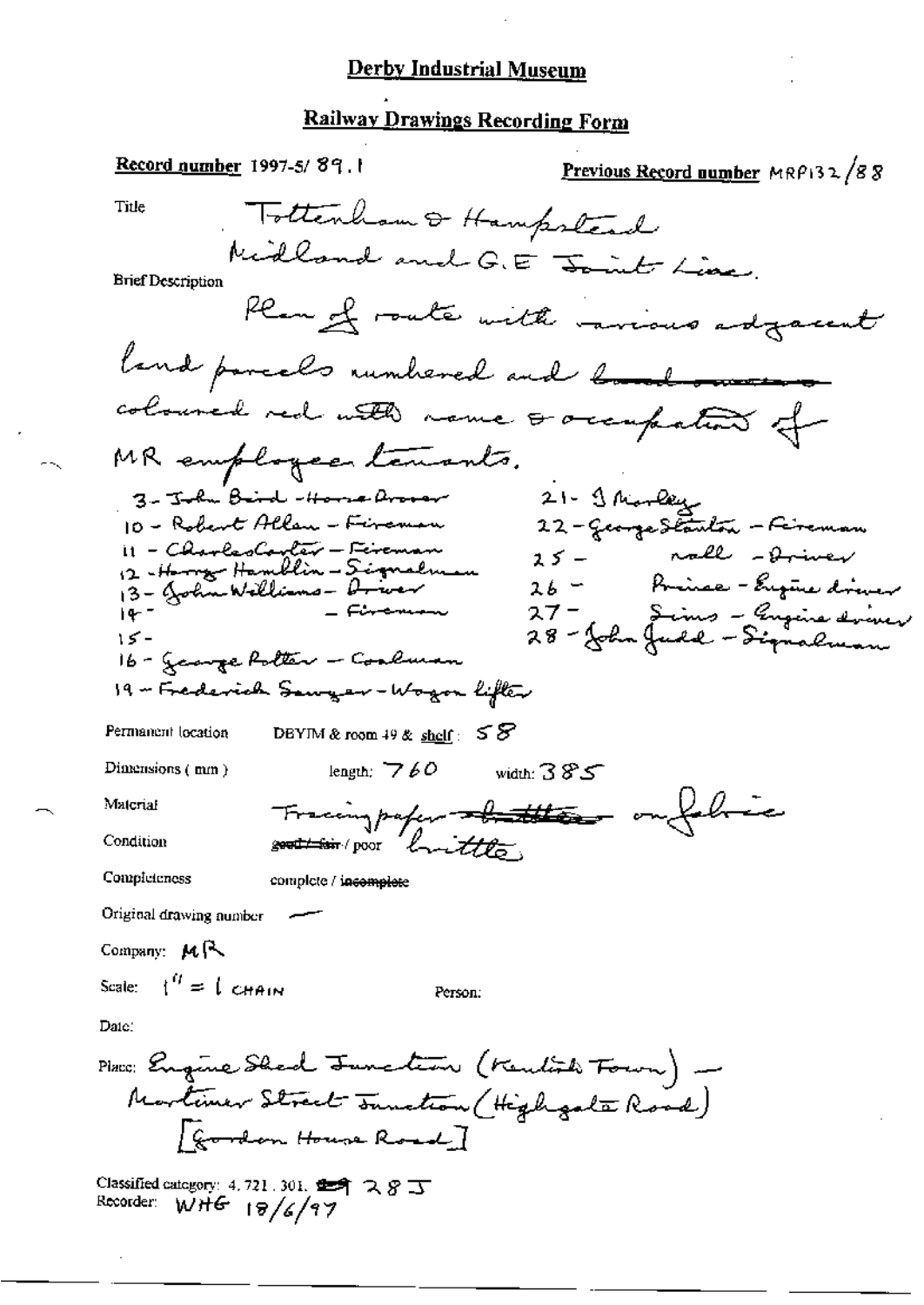#### **Railway Drawings Recording Form**

Record number 1997-5/77/

Previous Record number  $M R \rho_1$ 32/858

Title

**Brief Description** 



Permanent location

DBYIM & room 49 & shelf:  $9\,\forall$ 

Poperon follows

Dimensions (mm)

length:  $14-40$  width:  $965$ 

Material Condition

 $\mathbf{r}$ 

good / fair / poor

Completeness complete / incumplete

Original drawing number া≳তা

Company:  $MR$ 

Scale:  $\binom{n}{k}$  =  $\lfloor c \rfloor$   $\lfloor c \rfloor$   $\lfloor r \rfloor$   $\lceil r \rceil$ 

Person:

Date:  $324$ 

Place:

Kentuck Fou

Classified category: 4, 721, 301,  $28$   $\overline{5}$ Recorder  $\mu$  $\ell$  28/5/1999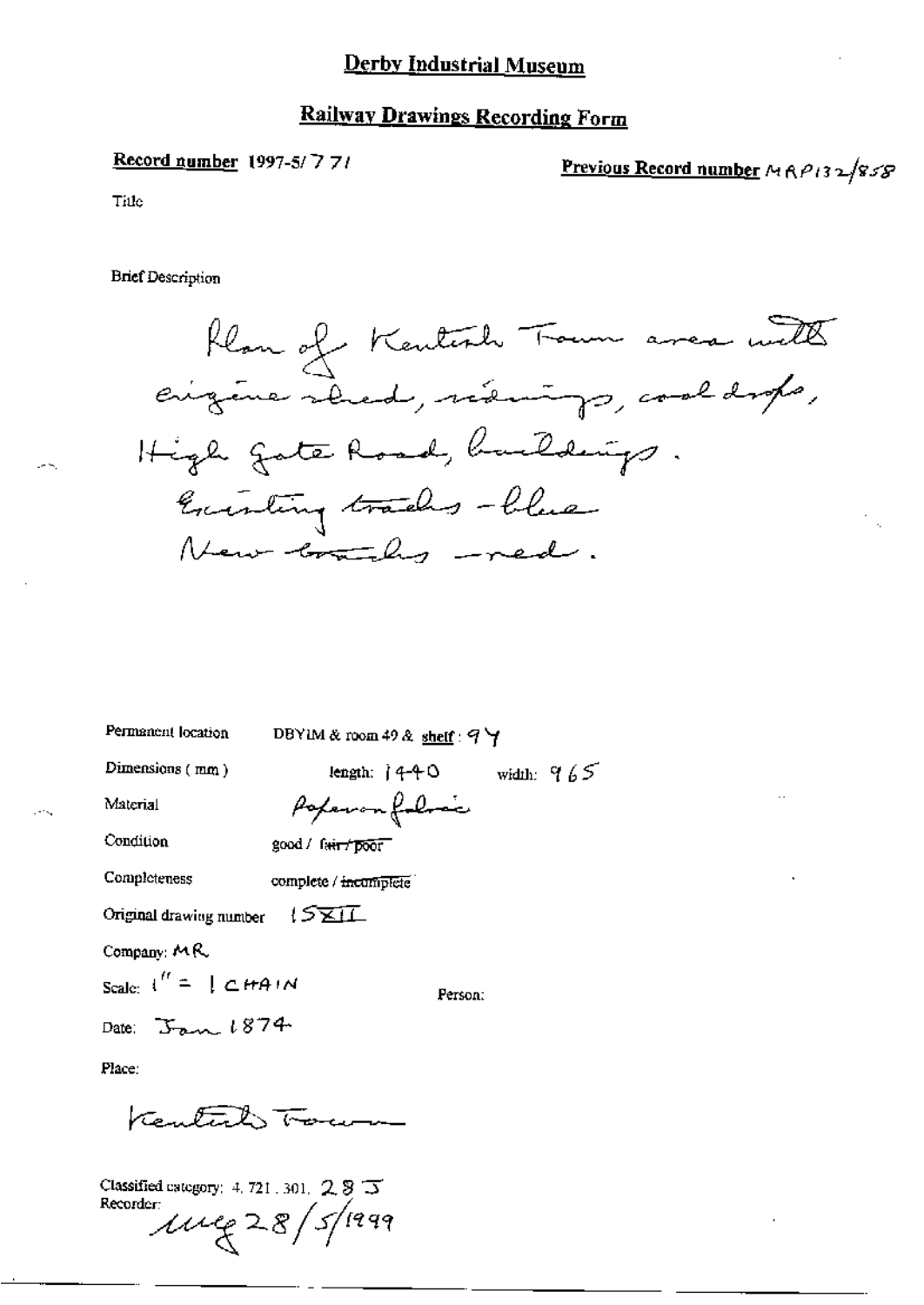#### Derby Industrial Museum

## Railway Drawings Recording Form

Record number  $1971 - 384/350$ **Previous Record number** (360 TOTTENHAM AND HAMPSTERIO JUNCTION RAILWAY NOT. Title 1 LAND PLAN

**Brief Description** 

| Permanent location                                     | OBYIM & room 49 & shelf: 114-                             |
|--------------------------------------------------------|-----------------------------------------------------------|
| Dimensions (mm)                                        | length: $6/80$ width: $765$                               |
| Material                                               | Tomaing folice                                            |
| Condition                                              | good / Lair / poor                                        |
| Completeness                                           | complete / incemplete_                                    |
| Original drawing number                                |                                                           |
| Company:                                               |                                                           |
| Scale: $\int_{0}^{H} z \cdot \int C H \cdot A \cdot M$ | Person:                                                   |
| Date: 30 Seef to 1986                                  |                                                           |
| Place:                                                 |                                                           |
|                                                        | Highgate Rd Station - New River (Homing                   |
| Recorder $\mu_{\mathcal{A}}$ $\frac{1}{2}/7$ 2002      | Classified category, 4, 721, 301, $29B$ , $28J$ , $28J$ . |
|                                                        |                                                           |